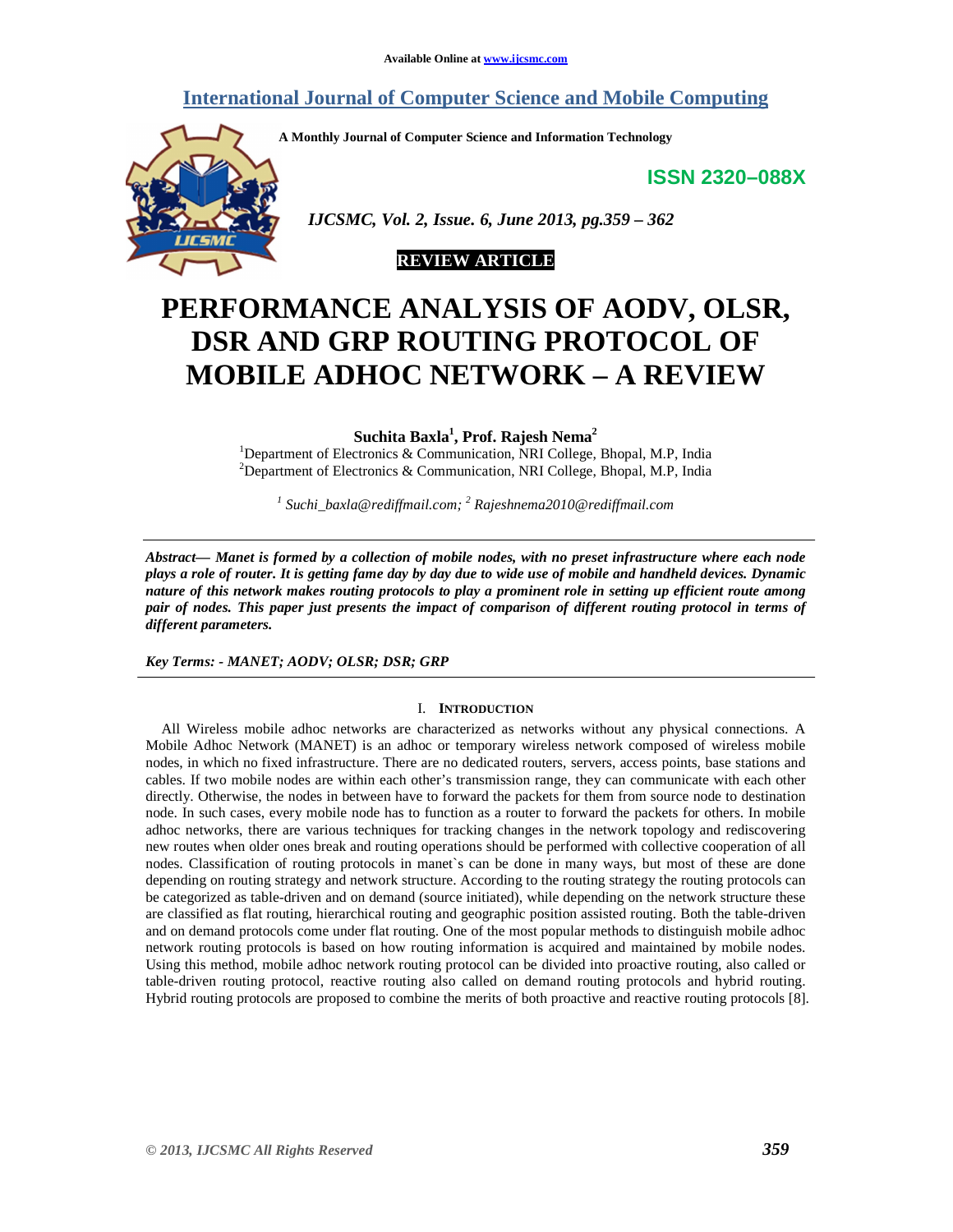

 **Fig.1 shows the classification of Manet routing protocols**

#### II. **REACTIVE ROUTING PROTOCOL**

## **Ad Hoc on-Demand Distance Vector Routing (AODV)**

The Ad AODV-node informs its neighbours about its own existence by constantly sending "hello messages" at a defined interval. This enables all nodes to know the status about their neighbours, i.e. if they gone down or moved out of reach. To resolve a route to another node in the network AODV floods its neighbours with a route request (RREQ). A RREQ contain the senders' address, the address of the sought node and the last sequence number received from that node if there exist one. The receiving node checks if it has a route to the specified node. If a route exists and the sequence-number for this is higher than the supplied a new route is found. The node replies to the requesting by sending a route reply (RREP). If on the other hand a route does not exist the receiving node sends a RREQ itself to try to find a route for the requesting node [9].

#### **Dynamic Source Routing (DSR)**

The Dynamic Source The key feature of this protocol is that it is a pure on demand protocol, i.e. it does not employ any periodic exchange of packets. DSR does even employ beacon packets like some other on demand protocols. Consequently, DSR applies on demand schemes for both route discovery and route maintenance. This makes the routing overhead traffic scales to the actual needed size automatically, which is considered as the main advantage of DSR [8].

#### III. **PROACTIVE ROUTING PROTOCOL**

#### **Optimized Link State Routing (OLSR)**

 Protocol is a proactive routing protocol where the routes are always immediately available when needed. OLSR is an optimization version of a pure link state protocol in which the topological changes cause the flooding of the topological information to all available hosts in the network. OLSR may optimize the reactivity to topological changes by reducing the maximum time interval for periodic control message transmission. Furthermore, as OLSR continuously maintains routes to all destinations in the network, the protocol is beneficial for traffic patterns where a large subset of nodes are communicating with another large subset of nodes, and where the [source, destination] pairs are changing over time. OLSR protocol is well suited for the application which does not allow the long delays in the transmission of the data packets. The best working environment for OLSR protocol is a dense network, where the most communication is concentrated between a large numbers of nodes. OLSR reduce the control overhead forcing the MPR to propagate the updates of the link state, also the efficiency is gained compared to classical link state protocol when the selected MPR set is as small as possible. But the drawback of this is that it must maintain the routing table for all the possible routes, so there is no difference in small networks, but when the number of the mobile hosts increase, then the overhead from the control messages is also increasing. This constrains the scalability of the OLSR protocol. The OLSR protocol work most efficiently in the dense networks [12].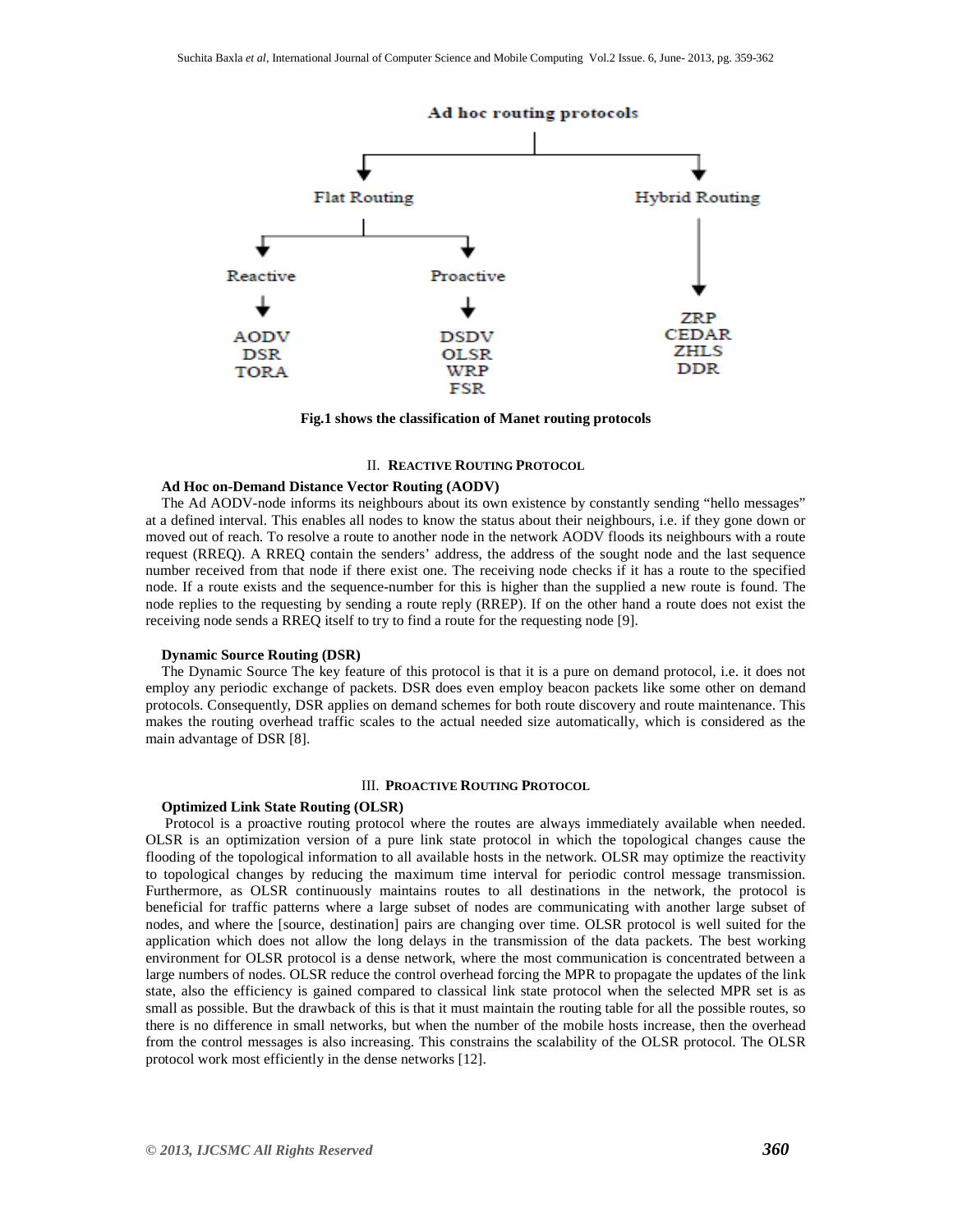#### IV. **HYBRID PROTOCOL**

### **GRP (Gathering-based Routing Protocol)**

Gathering-based Routing Protocol (GRP) protocol is source initialized protocol in MANET routing protocol in which all the routing path is created by source node in Mobile Ad-hoc network. In this protocol, source node collects all the information about the route to the designation. In this procedure, source node sends a destination Query toward the destination through network. It works like AODV and DSR using RREQS (Reverse Request Query By Source). In it, when destination Query reached to the destination, destinations send a packet called Network Information Gathering (NIG) which approach through network. When NIG packet reached at a router, it all the information about the network and its resources. There are many nodes called Effective Outgoing Links router gives (EIL) where NIG packet does not riches, routers send this information to these EILs. At last NIG reaches at source node and source node get all the information .GRP does not require maintains of routing tables or route construction prior to or during the forwarding process. Moreover GRP offers a number of advantages over convention ad hoc routing strategies. The forwarding process also allowed a packet to adopt to change in the topology by selecting the next best choice if an intermediate node used by previous packets becomes unavailable. These approaches do not require table maintains other hand immediate neighbor or dissemination of topology information even without the need for route construction. Routes can be altered node by node and packet by packet simply by considering additional Quality -of- Services (QoS) parameters relating to the nexthop neighbors, such as delay or available bandwidth. One of the major disadvantages of GRP is complexity and overhead required for a distributed location database service. However, the over- head of the location service cannot be entirely apportioned as the routing overhead if location-aware nodes and location-centric data become an integral part of pervasive computing and mobile sensor networks used for control and monitoring of applications. For example, location-aware capabilities provide facilities for uncast and multicast messaging into specific user-defined geographic areas [13].

| <b>PARAMETER</b>             | <b>PROACTIVE</b>        | <b>REACTIVE</b>                                    | <b>HYBRID</b>                                              |
|------------------------------|-------------------------|----------------------------------------------------|------------------------------------------------------------|
| Network organization         | Flat / Hierarchical     | Flat                                               | <b>Flat Hierarchical</b>                                   |
| Topology dissemination       | Periodical              | On-demand                                          | <b>B</b> oth                                               |
| Route Latency                | Always available        | Available when needed                              | <b>B</b> oth                                               |
| Communication overhead       | High                    | Low                                                | Medium                                                     |
| Storage<br>Requirements      | Higher                  | Dependent on no. of routes<br>Maintained or needed | Depends on<br>size of each<br>zone or<br>cluster           |
| Route<br>Availability        | Always<br>available     | Computed<br>as per need                            | Depends on<br>location of<br>destination                   |
| Periodic<br>Route<br>Updates | Required<br>always      | <b>Not</b><br>required                             | Used inside<br>each zone                                   |
| Delay                        | Low                     | High                                               | Low for local<br>destinations<br>and high for<br>Interzone |
| Scalability                  | $100$ nodes $> 100$     | >100                                               | >1000                                                      |
| Control<br>Traffic           | High                    | Low                                                | Lower that<br>other two<br>types                           |
| Routing<br>Information       | Keep stored<br>in table | Doesn't<br>store                                   | Depends on<br>Requirement                                  |

TABLE 1: COMPARISON BETWEEN THE THREE CATEGORIES OF ROUTING PROTOCOLS